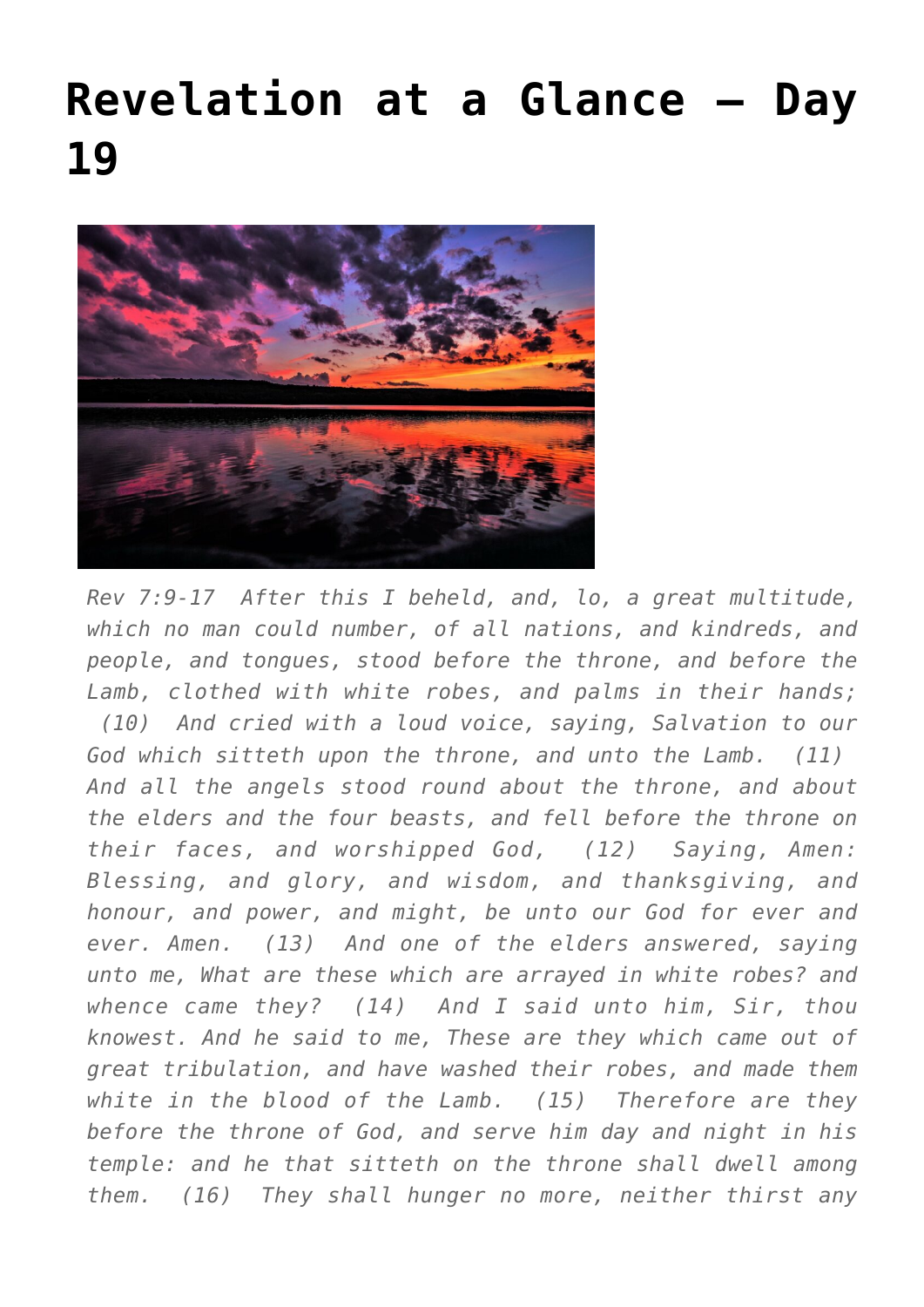*more; neither shall the sun light on them, nor any heat. (17) For the Lamb which is in the midst of the throne shall feed them, and shall lead them unto living fountains of waters: and God shall wipe away all tears from their eyes.*

Good morning, dear Reader. This morning, I've awoken with a tremendous burden on my heart. The thought of people dying is bad enough. But those who are born again during the Tribulation will go through a time that today's Christians can't even fathom in their brains! If you live in a free country, you have not experienced persecution to the point of torture and death. As the Church of Philadelphia, we are promised protection from the Tribulation (Revelation 3:10). Does *your* heart weigh heavily with the thought of people being tortured and killed for their faith? If not, your love for the Lord is weak. He loved us so much that He was tortured and killed for us! (Romans 5:8-9) This is why I study God's Word regarding this topic. I realize we are in the end times and I want to reach as many people as I can through this blog so I can tell them the truth! Reader, are you saved? If yes, I rejoice with you that we will be counted worthy to experience the Rapture! If you are not, I pray that the Holy Spirit of God pricks your heart to continue to read on. Please, I beg of you to do so. Learn what will happen to those who get saved during the Tribulation; don't be one of them! Today's blog is packed with Scripture and I pray that the Holy Spirit opens your eyes and heart to understand them.

Here we are covering a sort of parenthetical time where God's judgment is paused and we see a glimpse of what is going on in Heaven. The Tribulation saints (also mentioned in Revelation 6:9-11) are those who are saved during the Tribulation and they will be martyred for their faith. John sees a great multitude (that no one could number) from every nation and all races and tongues standing before the throne. Notice that they are clothed with white robes which represents they are covered by the righteousness of Christ (Revelation 7:14). These saints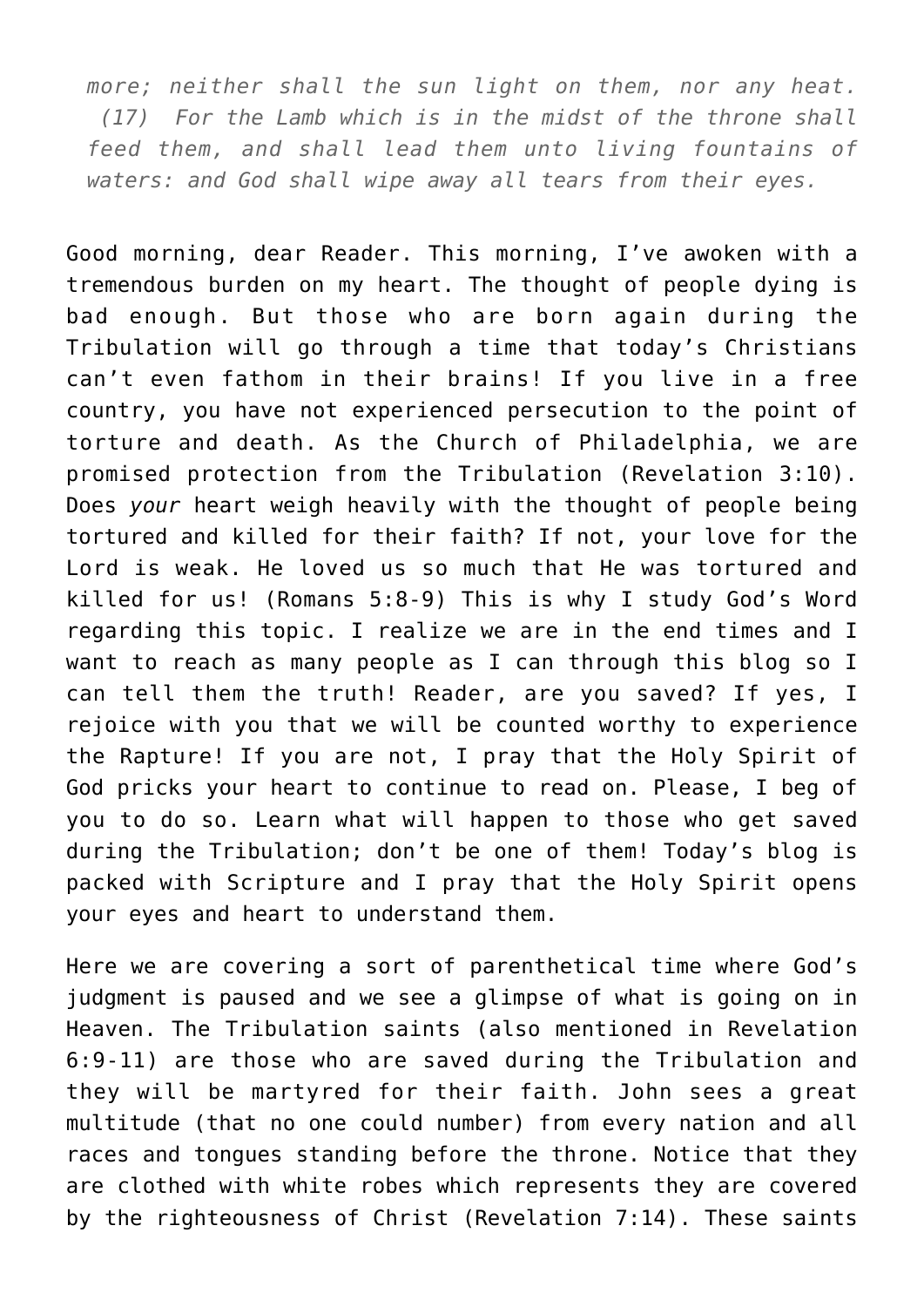will serve the Lord in His temple (Revelation 7:15). This reminds me of Habakkuk 3:2, that in the midst of wrath is God's mercy. God has to show His love through justice.

We see repeatedly that these Tribulation saints will more than likely face martyrdom under the wicked rule of the Antichrist. Remember, this is a time which has *never* been seen on earth. If you have ever read Foxe's Book of Martyrs, you've seen man's inhumanity to man. If you paid attention during History class, you'll remember learning about the Holocaust and what Hitler did to the poor Jews! The Tribulation will be much, much worse. Why do I know this? Jesus said:

*Mat 24:21 For then shall be great tribulation, such as was not since the beginning of the world to this time, no, nor ever shall be.*

These Saints will pay the ultimate price for loving the Lord and living out their faith. (Revelation 13:7, Revelation 13:10, Revelation 13:15, Revelation 14:12-13, Revelation 20:4) These dear saints won't hide their faith and will be bold for loving the Lord Jesus Christ. I write this because it stands to reason: how would the Antichrist know about them and why would he martyr them if they were silent? The only encouraging thing for these Saints at this point is that they will see Christ face-to-face and He will reward them for their boldness. They will serve Him day and night in His Temple and He will wipe away all their tears!! (Revelation 7:15)

Friend, the Tribulation will be so horrible and trying that it is said there are some Christians today who are actually leaving encouraging notes, Bibles and food in places where these Tribulation saints can find them in a city called Petra. How bold are *you*, dear Christian? Are you afraid to speak out to those God has placed in your circle? Share the Gospel *now* so they can be included in the Rapture. Don't be shy or afraid – just think of that unsaved person you love dearly and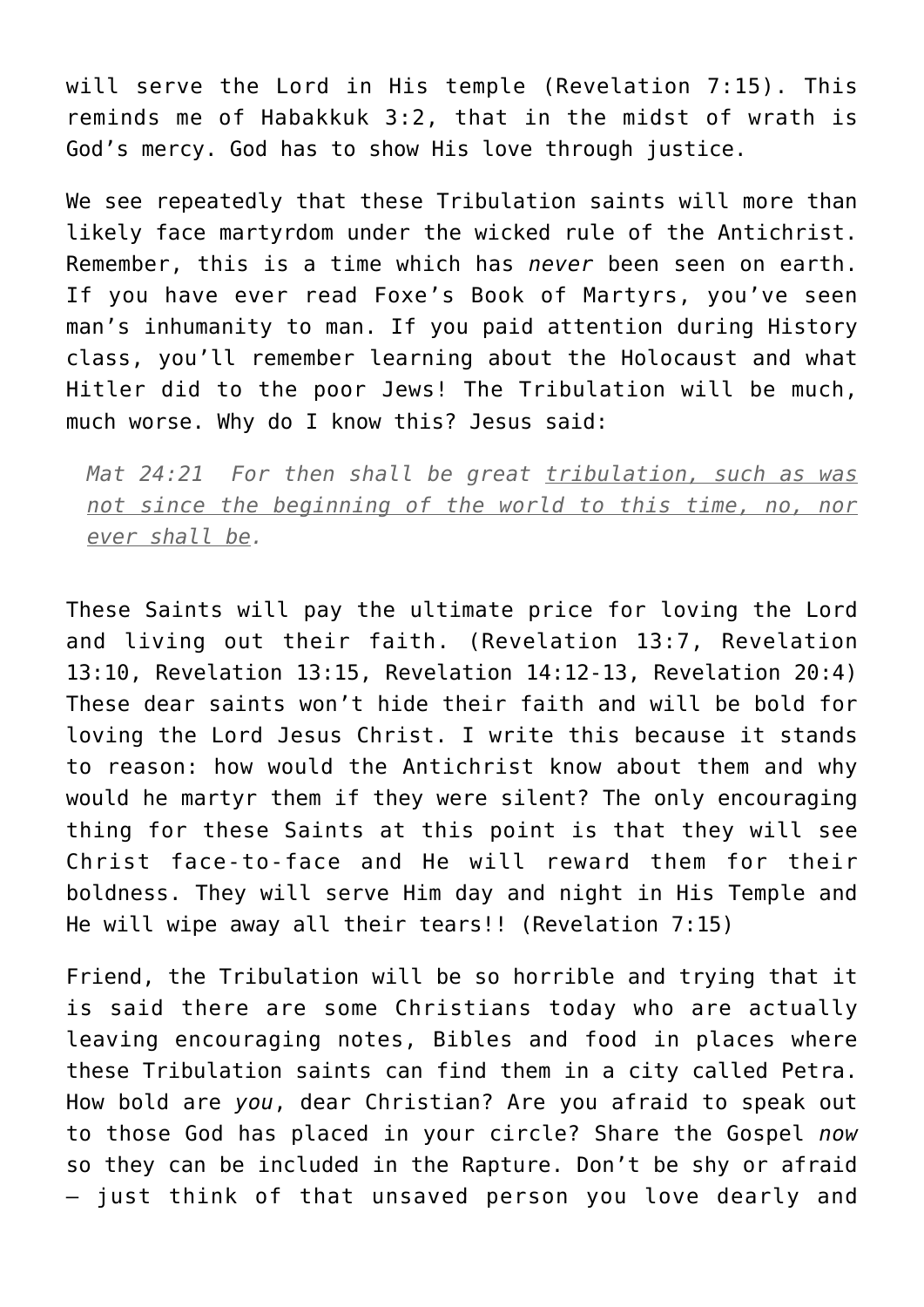imagine that person going through the Tribulation! Your heart should be breaking!

If you are not saved but have managed to find this blog, ask the Lord to forgive you of your sins, repent of those sins (this means to turn from your sins and live for Christ) and ask the Lord to save you. Get your hands on a Bible, if possible the King James Bible (having 66 books). Then start reading the Gospels of Matthew, Mark, Luke and John to learn about your Saviour. Then learn all you can about the end times (from the Rapture to Christ's Second Coming) and what is in store for you in the books below:

Verses dealing with the Rapture: 1 Corinthians 3:12-15; 1 Corinthians 15:51-55; 1 Thessalonians 1:9-10; 1 Thessalonians 4:13-18; 1 Thessalonians 5:1-11; 2 Corinthians 5:10; 2 Corinthians 11:2; 2 Thessalonians 2:3-10; 2 Timothy 4:8; Ephesians 5:25-27; John 14:1-3; Luke 17:26-37; Luke 21:29-33; Mark 13:28-37; Matthew 24:32-44; Philippians 3:21; Revelation 3:10-11; Revelation 9:11-21; Revelation 12:12 Revelation 19:6-16; Revelation 22:12; Romans 5:9; Romans 8:1

Verses dealing with the Second Coming (this is what you will be waiting for if you are saved during the Tribulation): 1 Thessalonians 3:13; 2 Thessalonians 1:7-9; Acts 1:9-12; Daniel 7:13-14; Daniel 9:24-27; Daniel 11:31; Daniel 12:11-12; Ezekiel 20:33-38; Ezekiel 37:21-28; Ezekiel 39:21-29; Hebrews 9:28; Isaiah 11:6-9; Isaiah 35:1-6; Joel 2:31; Jude 1:14-15; Matthew 24:3-39; Matthew 25:31-46; Revelation 1:7; Revelation 11:2-3; Revelation 12:6; Revelation 19:11-16; Revelation 20:4; Revelation 22:3-5; Zechariah 12:10; Zechariah 14:1-5; read all of Revelation chapters 6 through 18.

I realize this list has a LOT of Bible verses, but if you're anything like I was after I was first saved, you will have an extreme desire to read your Bible! You should learn about what lies in store for you so you can be prepared. If you are saved at the beginning of the Tribulation, you won't have anyone to